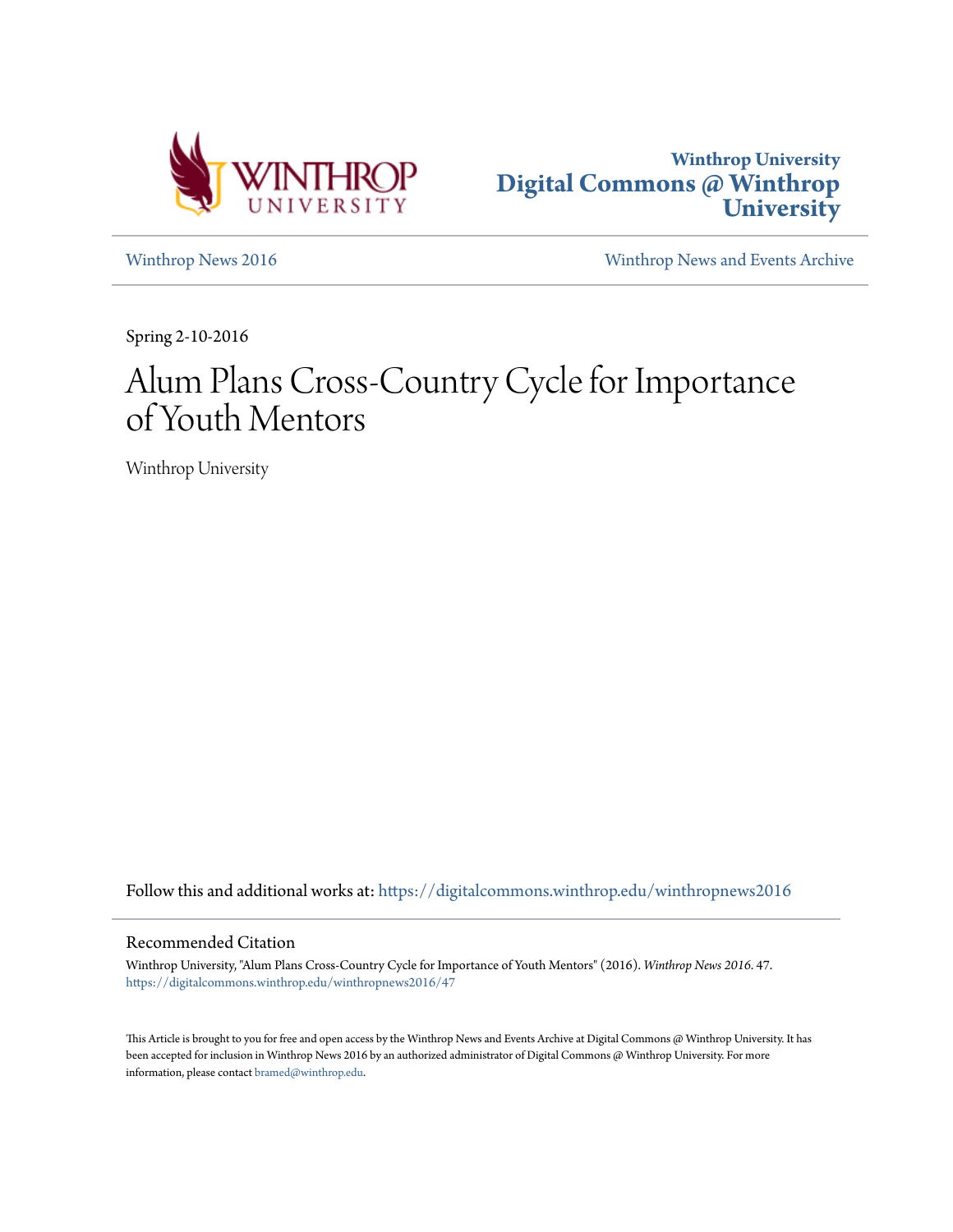All News Archives

RSS News Feeds





### **ABOUT ADMISSIONS & AID ACADEMICS STUDENT**

02/10/2016

**AFFAIRS ATHLETICS GIVING**



Winthrop in the News **Cycle for**

# **Alum Plans Cross-Country Importance of Youth Mentors**

### **Quick Facts**

Willis will bike 3,714 miles in 78 days, from San Diego to Charlotte, beginning March 26. Her non-profit organization, I Dream in Colors, provides positive life experiences and mentors to youth.



CHARLOTTE, NORTH CAROLINA — Some people may call **Janiva Willis '05, '08**, crazy. She's OK with that.

"I admire Steve Jobs, who said it takes crazy people to change the world," said Willis, a former Winthrop University softball star. "If I have to be called crazy to make a difference in the lives of our youth, then I'll accept that gladly."

Willis, the executive director of non-profit I Dream in Colors, will take on her "craziest" challenge yet on March 26 with the **Dream Challenge Tour**. Willis will literally cycle across the United States—from San Diego, California, to Charlotte, North Carolina. If you need perspective, that's a total of **3,714 miles in 78 days**, all for a good cause: to raise money for and awareness of the importance of mentors in the lives of youth.

There are multiple ways to support Willis on her tour: \***Social Media**: Follow the action on social media with the hashtag #dreamchallengetour and #samsac. Send encouraging messages or take a picture/video of yourself doing a physical activity.

\***Become a Dream Builder**: Purchase a Dream Challenge Tour T-shirt or other gear to show your

support.

Charlotte-based TV station WCCB will live stream daily updates from the tour. Willis will also keep her audience posted with blog posts.

During the trip, she will make stops at several cities along the way to host promotional pep rallies. On June 10, one of the last visits, she'll make a stop at the Winthrop Amphitheatre. Fellow cyclists are encouraged to join her for that last 30-mile stretch to Charlotte on June 11 through registering on the tour website.

### **Focus on character**

Willis fondly remembers the treasured role mentors had in her life and hopes to instill that same trait in today's youth with her non-profit organization, **I Dream in Colors**. After years in the social work industry, she had started looking for other ways to help children. One day, she had a vision of a nonprofit which would incorporate comprehensive programs using evidence-based theories on mentoring youths. The organization would provide positive life experiences, specifically to youth from